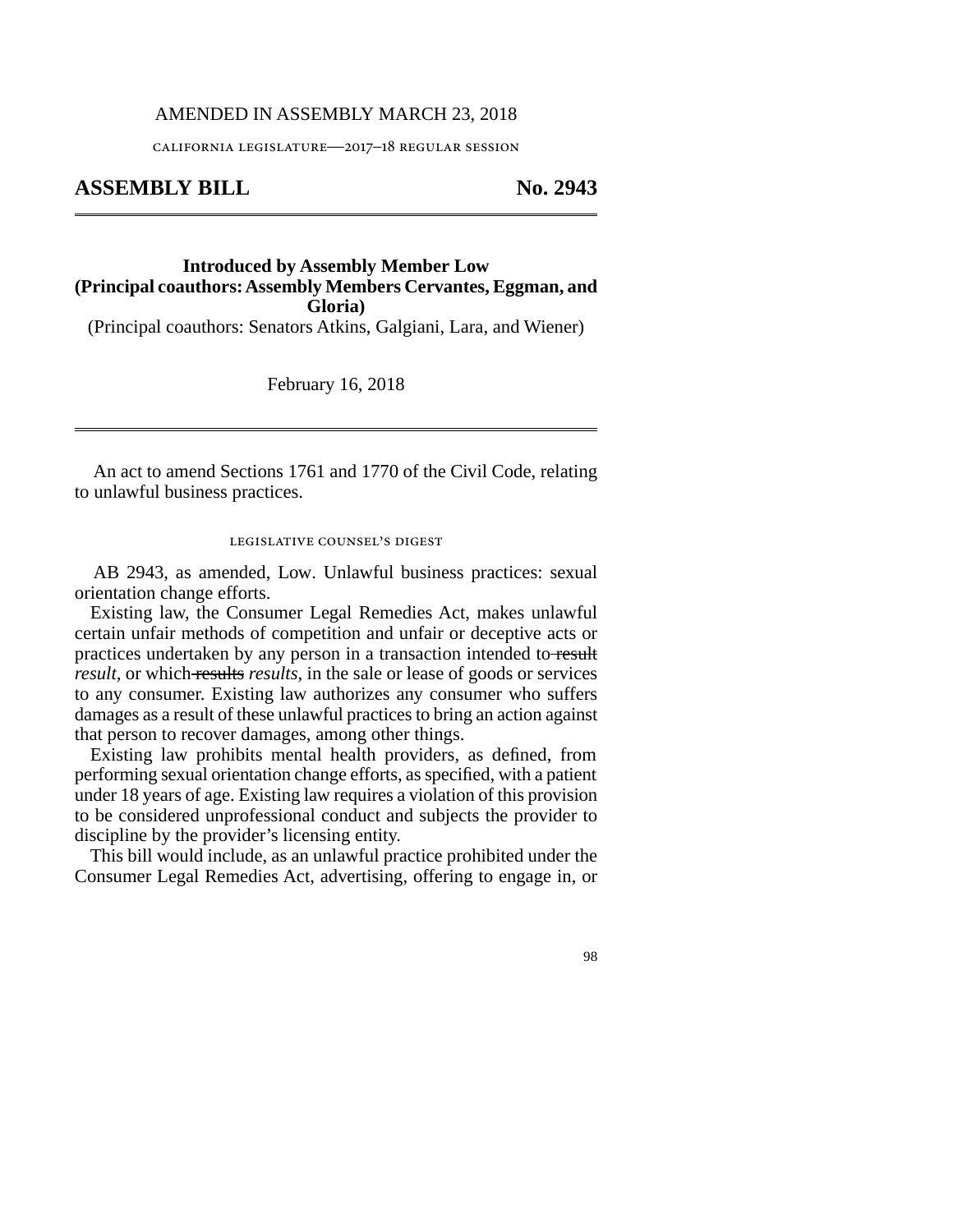engaging in sexual orientation change efforts with an individual. The bill would also declare the intent of the Legislature in this regard.

Vote: majority. Appropriation: no. Fiscal committee: no. State-mandated local program: no.

## *The people of the State of California do enact as follows:*

1 SECTION 1. The Legislature finds and declares the following:<br>2 (a) Contemporary science recognizes that being lesbian, gay, (a) Contemporary science recognizes that being lesbian, gay, 3 bisexual, or transgender is part of the natural spectrum of human 4 identity and is not a disease, disorder, or illness.

5 (b) The American Psychological Association convened the Task 6 Force on Appropriate Therapeutic Responses to Sexual Orientation. 7 The task force conducted a systematic review of peer-reviewed 8 journal literature on sexual orientation change efforts and issued 9 a report in 2009. The task force concluded that sexual orientation 10 change efforts can pose critical health risks to lesbian, gay, and 11 bisexual people, including confusion, depression, guilt, 12 helplessness, hopelessness, shame, social withdrawal, suicidality, 13 substance abuse, stress, disappointment, self-blame, decreased 14 self-esteem and authenticity to others, increased self-hatred, 15 hostility and blame toward parents, feelings of anger and betrayal, 16 loss of friends and potential romantic partners, problems in sexual 17 and emotional intimacy, sexual dysfunction, high-risk sexual 18 behaviors, a feeling of being dehumanized and untrue to self, a 19 loss of faith, and a sense of having wasted time and resources.

20 (c) The American Psychological Association issued a resolution 21 on Appropriate Affirmative Responses to Sexual Orientation 22 Distress and Change Efforts in 2009, stating: "[T]he [American 23 Psychological Association] advises parents, guardians, young 24 people, and their families to avoid sexual orientation change efforts 25 that portray homosexuality as a mental illness or developmental 26 disorder and to seek psychotherapy, social support, and educational 27 services that provide accurate information on sexual orientation 28 and sexuality, increase family and school support, and reduce rejection of sexual minority youth." rejection of sexual minority youth."

30 (d) The American Psychiatric Association published a position 31 statement in March of 2000, stating:<br>32 "Psychotherapeutic modalities"

"Psychotherapeutic modalities to convert or 'repair' 33 homosexuality are based on developmental theories whose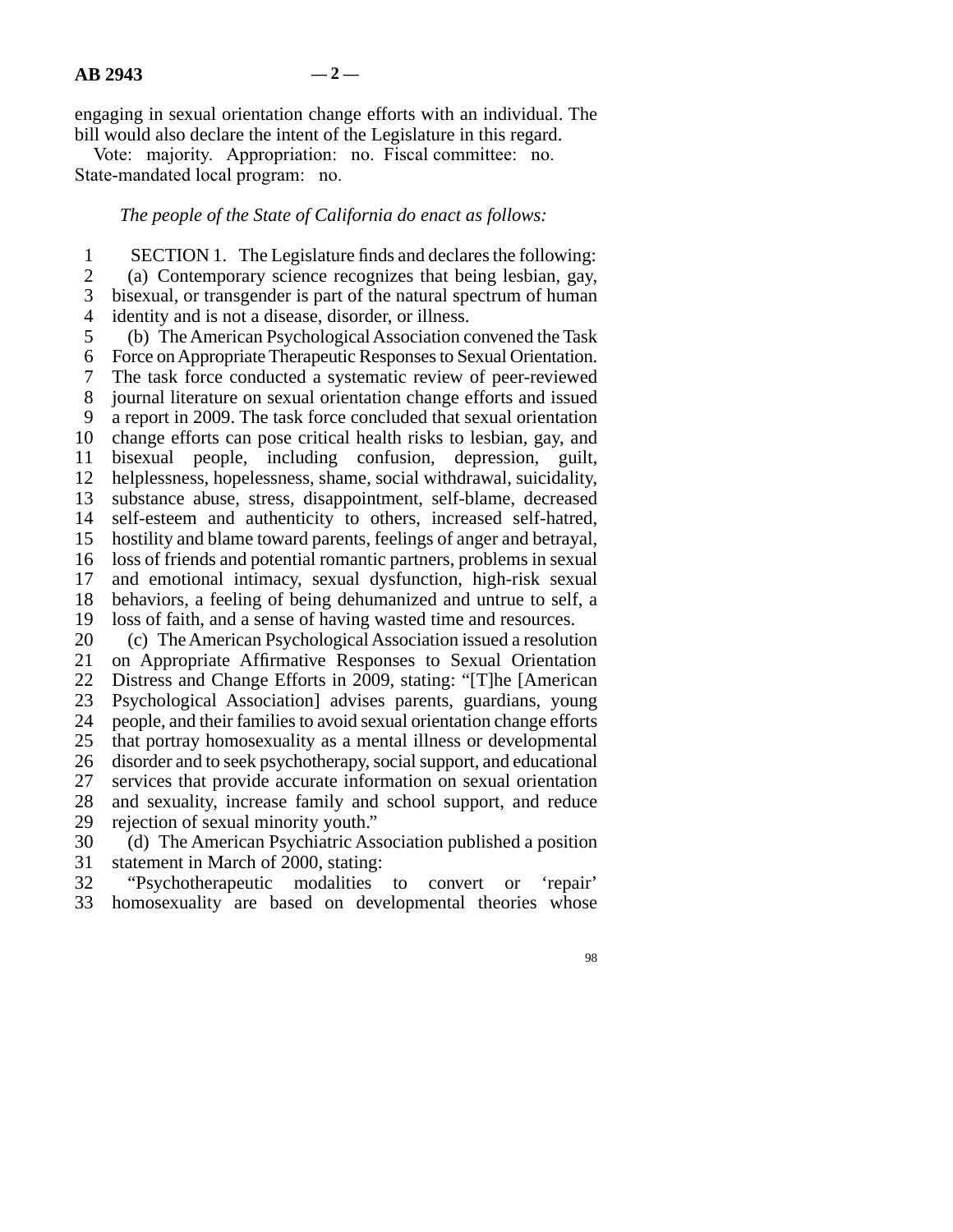1 scientific validity is questionable. Furthermore, anecdotal reports 2 of 'cures' are counterbalanced by anecdotal claims of psychological 3 harm. In the last four decades, 'reparative' therapists have not 4 produced any rigorous scientific research to substantiate their 5 claims of cure. Until there is such research available, [the American line 6 Psychiatric Association] recommends that ethical practitioners 7 refrain from attempts to change individuals' sexual orientation, 8 keeping in mind the medical dictum to first, do no harm.

9 The potential risks of reparative therapy are great, including 10 depression, anxiety and self-destructive behavior, since therapist 11 alignment with societal prejudices against homosexuality may 12 reinforce self-hatred already experienced by the patient. Many 13 patients who have undergone reparative therapy relate that they 14 were inaccurately told that homosexuals are lonely, unhappy 15 individuals who never achieve acceptance or satisfaction. The 16 possibility that the person might achieve happiness and satisfying 17 interpersonal relationships as a gay man or lesbian is not presented, 18 nor are alternative approaches to dealing with the effects of societal 19 stigmatization discussed.

20 Therefore, the American Psychiatric Association opposes any 21 psychiatric treatment such as reparative or conversion therapy 22 which is based upon the assumption that homosexuality per se is 23 a mental disorder or based upon the a priori assumption that a 24 patient should change his/her sexual homosexual orientation."<br>25 (e) The American Academy of Pediatrics published an arti

(e) The American Academy of Pediatrics published an article 26 in 1993 in its journal, Pediatrics, stating: "Therapy directed at 27 specifically changing sexual orientation is contraindicated, since 28 it can provoke guilt and anxiety while having little or no potential 29 for achieving changes in orientation."

30 (f) The American Medical Association Council on Scientific line 31 Affairs prepared a report in 1994 *1994,* stating: "Aversion therapy 32 (a behavioral or medical intervention which pairs unwanted 33 behavior, in this case, homosexual behavior, with unpleasant 34 sensations or aversive consequences) is no longer recommended 35 for gay men and lesbians. Through psychotherapy, gay men and 36 lesbians can become comfortable with their sexual orientation and 37 understand the societal response to it."

 line 38 (g) The National Association of Social Workers prepared a 1997 39 policy statement, stating: "Social stigmatization of lesbian, gay 40 and bisexual people is widespread and is a primary motivating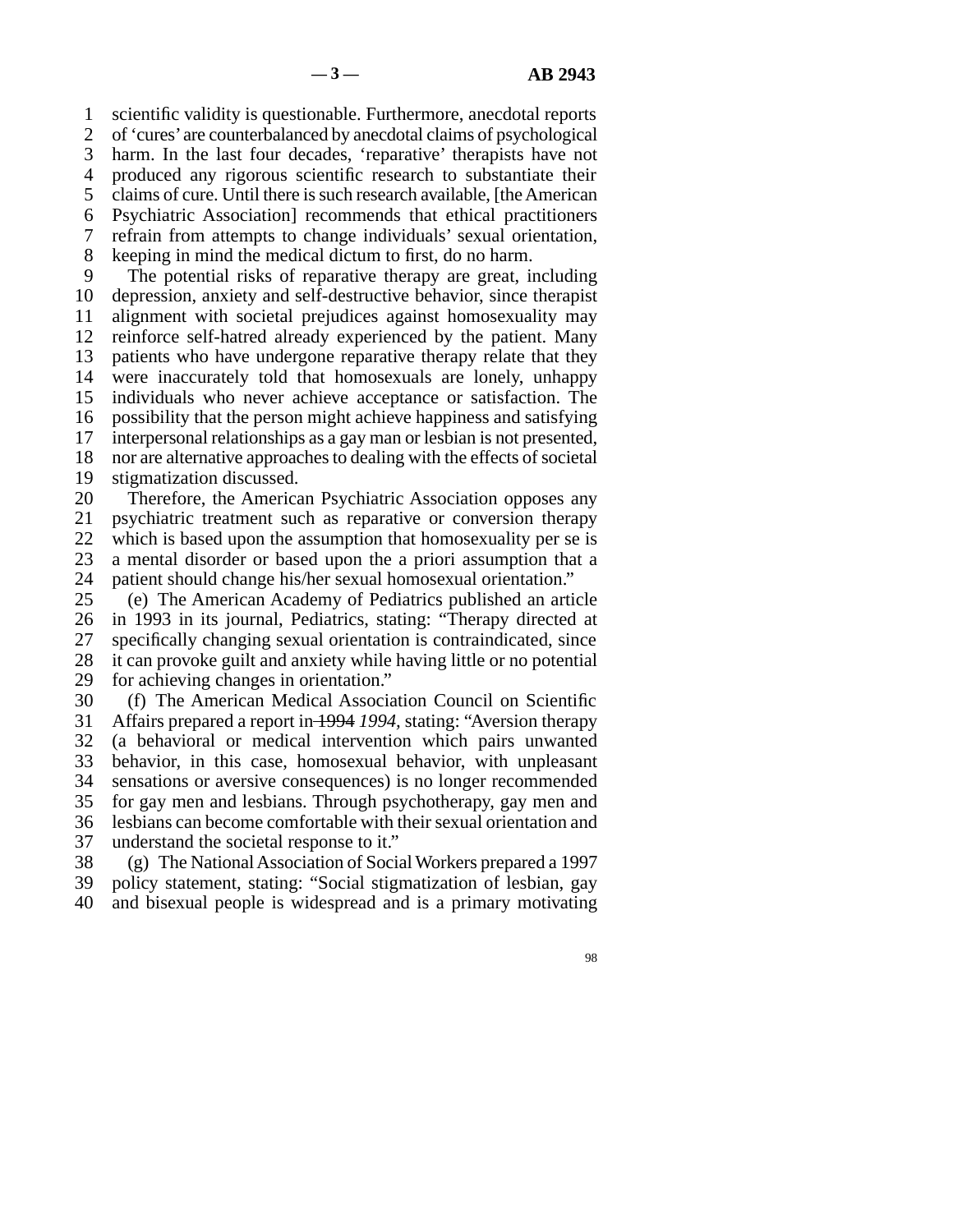1 factor in leading some people to seek sexual orientation changes.

2 Sexual orientation conversion therapies assume that homosexual

3 orientation is both pathological and freely chosen. No data

4 demonstrates that reparative or conversion therapies are effective,

5 and, in fact, they may be harmful."

6 (h) The American Counseling Association Governing Council

 line 7 issued a position statement in April of 1999, stating: "We oppose line 8 'the promotion of "reparative therapy" as a "cure" for individuals 9 who are homosexual."

10 (i) The American School Counselor Association issued a 11 position statement in 2014, stating: "It is not the role of the 12 professional school counselor to attempt to change a student's 13 sexual orientation or gender identity. Professional school 14 counselors do not support efforts by licensed mental health 15 professionals to change a student's sexual orientation or gender 16 as these practices have been proven ineffective and harmful."

17 (j) The American Psychoanalytic Association issued a position 18 statement in June 2012 on attempts to change sexual orientation, 19 gender, identity, or gender expression, stating: "As with any 20 societal prejudice, bias against individuals based on actual or 21 perceived sexual orientation, gender identity or gender expression 22 negatively affects mental health, contributing to an enduring sense 23 of stigma and pervasive self-criticism through the internalization

24 of such prejudice.<br>25 Psychoanalytic Psychoanalytic technique does not encompass purposeful 26 attempts to 'convert,' 'repair,' change or shift an individual's 27 sexual orientation, gender identity or gender expression. Such 28 directed efforts are against fundamental principles of 29 psychoanalytic treatment and often result in substantial 30 psychological pain by reinforcing damaging internalized attitudes." 31 (k) The American Academy of Child and Adolescent Psychiatry 32 published an article in 2012 in its journal, Journal of the American 33 Academy of Child and Adolescent Psychiatry, stating: "Clinicians" 34 should be aware that there is no evidence that sexual orientation 35 can be altered through therapy, and that attempts to do so may be 36 harmful. There is no empirical evidence adult homosexuality can 37 be prevented if gender nonconforming children are influenced to 38 be more gender conforming. Indeed, there is no medically valid 39 basis for attempting to prevent homosexuality, which is not an 40 illness. On the contrary, such efforts may encourage family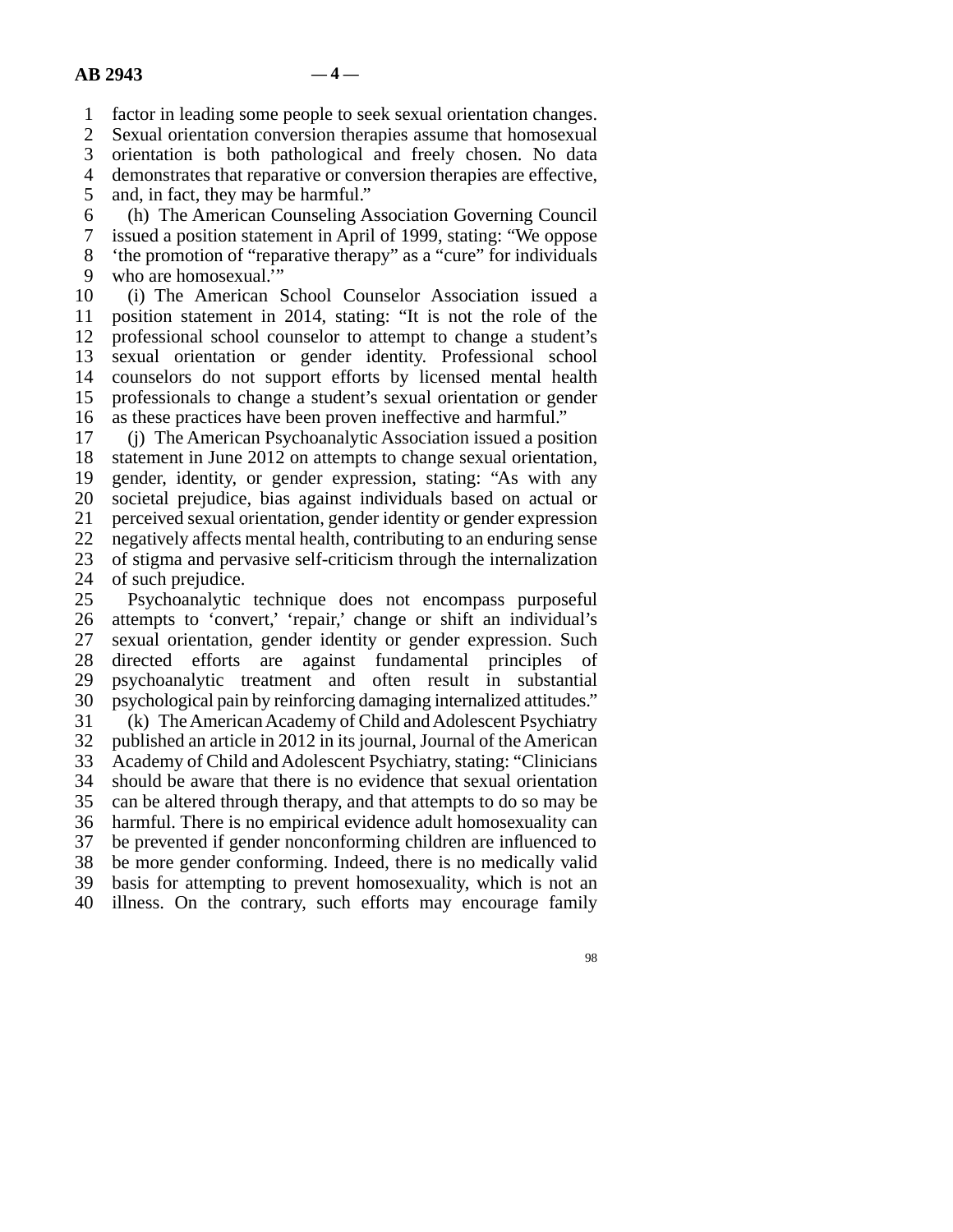1 rejection and undermine self-esteem, connectedness and caring, 2 important protective factors against suicidal ideation and attempts.

3 Given that there is no evidence that efforts to alter sexual

4 orientation are effective, beneficial or necessary, and the possibility

5 that they carry the risk of significant harm, such interventions are

6 contraindicated."

 line 7 (*l*) The Pan American Health Organization, a regional office of 8 the World Health Organization, issued a statement in May of 2012, 9 stating: "These supposed conversion therapies constitute a violation 10 of the ethical principles of health care and violate human rights 11 that are protected by international and regional agreements." The 12 organization also noted that reparative therapies "lack medical 13 justification and represent a serious threat to the health and 14 well-being of affected people."

15 (m) The American Association of Sexuality Educators, 16 Counselors and Therapists (AASECT) issued a statement in 2014 17 *2014*, stating: "[S]ame sex orientation is not a mental disorder and 18 we oppose any 'reparative' or conversion therapy that seeks to 19 'change' or 'fix' a person's sexual orientation. AASECT does not 20 believe that sexual orientation is something that needs to be 'fixed' 21 or 'changed.' The rationale behind this position is the following: 22 Reparative therapy, for minors, in particular, is often forced or 23 nonconsensual. Reparative therapy has been proven harmful to 24 minors. There is no scientific evidence supporting the success of 25 these interventions. Reparative therapy is grounded in the idea that these interventions. Reparative therapy is grounded in the idea that 26 nonheterosexual orientation is 'disordered.' Reparative therapy 27 has been shown to be a negative predictor of psychotherapeutic 28 benefit."

29 (n) The American College of Physicians wrote a position paper 30 in 2015, stating: "The College opposes the use of 'conversion,' 31 'reorientation,' or 'reparative' therapy for the treatment of LGBT 32 persons. . . . Available research does not support the use of 33 reparative therapy as an effective method in the treatment of LGBT 34 persons. Evidence shows that the practice may actually cause 35 emotional or physical harm to LGBT individuals, particularly 36 adolescents or young persons." 37 (o) In October 2015, the Substance Abuse and Mental Health

38 Services Administration of the United States Department of Health

39 and Human Services issued a report titled "Ending Conversion" 40 Therapy: Supporting and Affirming LGBTQ Youth." The report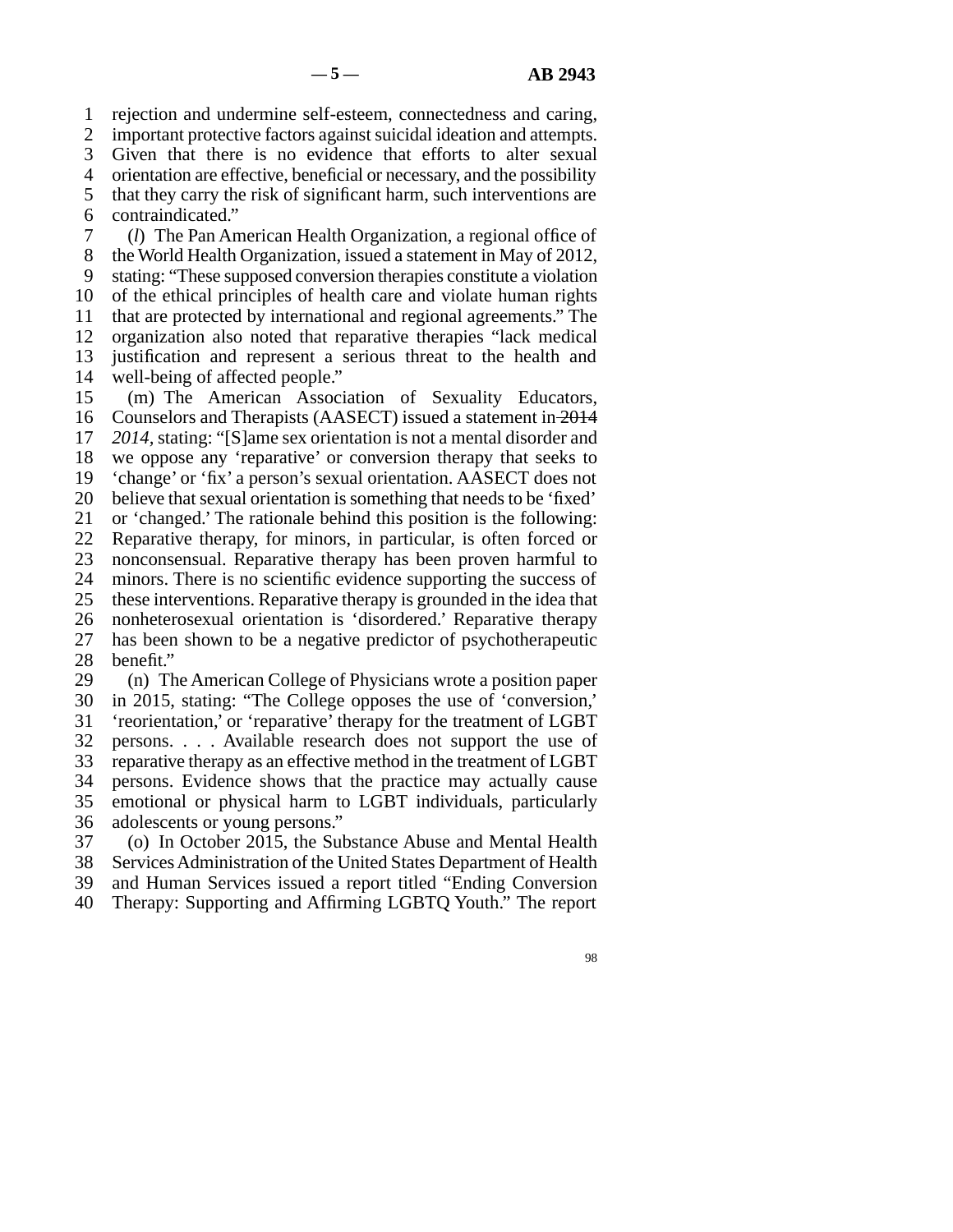1 found that "linterventions aimed at a fixed outcome, such as

2 gender conformity or heterosexual orientation, including those<br>3 aimed at changing gender identity, gender expression, and sexual

aimed at changing gender identity, gender expression, and sexual

4 orientation are coercive, can be harmful, and should not be part of

5 behavioral health treatment."

 line 6 (p) Courts *Courts, including in California,* have recognized the 7 practice of sexual orientation change efforts as a commercial 8 service, and *service. Therefore*, claims that sexual orientation 9 change efforts are effective in changing an individual's sexual 10 orientation, may constitute unlawful, unfair, or fraudulent business 11 practices under state consumer protection laws. *This bill intends* 12 *to make clear that sexual orientation change efforts are an unlawful* 13 *practice under California's Consumer Legal Remedies Act.* 

 line 14 (q) California has a compelling interest in protecting the physical 15 and psychological well-being of lesbian, gay, bisexual, and 16 transgender individuals.

 $17$  (r) California has a compelling interest in protecting consumers 18 from false and deceptive practices that claim to change sexual 19 orientation and in protecting consumers against exposure to serious 20 harm caused by sexual orientation change efforts.

21 SEC. 2. Section 1761 of the Civil Code is amended to read:

22 1761. As used in this title:<br>23 (a) "Goods" means tangible (a) "Goods" means tangible chattels bought or leased for use 24 primarily for personal, family, or household purposes, including<br>25 certificates or coupons exchangeable for these goods, and including certificates or coupons exchangeable for these goods, and including 26 goods that, at the time of the sale or subsequently, are to be so 27 affixed to real property as to become a part of real property, 28 whether or not they are severable from the real property.

29 (b) "Services" means work, labor, and services for other than 30 a commercial or business use, including services furnished in 31 connection with the sale or repair of goods.

 line 32 (c) "Person" means an individual, partnership, corporation, 33 limited liability company, association, or other group, however 34 organized.

35 (d) "Consumer" means an individual who seeks or acquires, by 36 purchase or lease, any goods or services for personal, family, or 37 household purposes.

 line 38 (e) "Transaction" means an agreement between a consumer and 39 another person, whether or not the agreement is a contract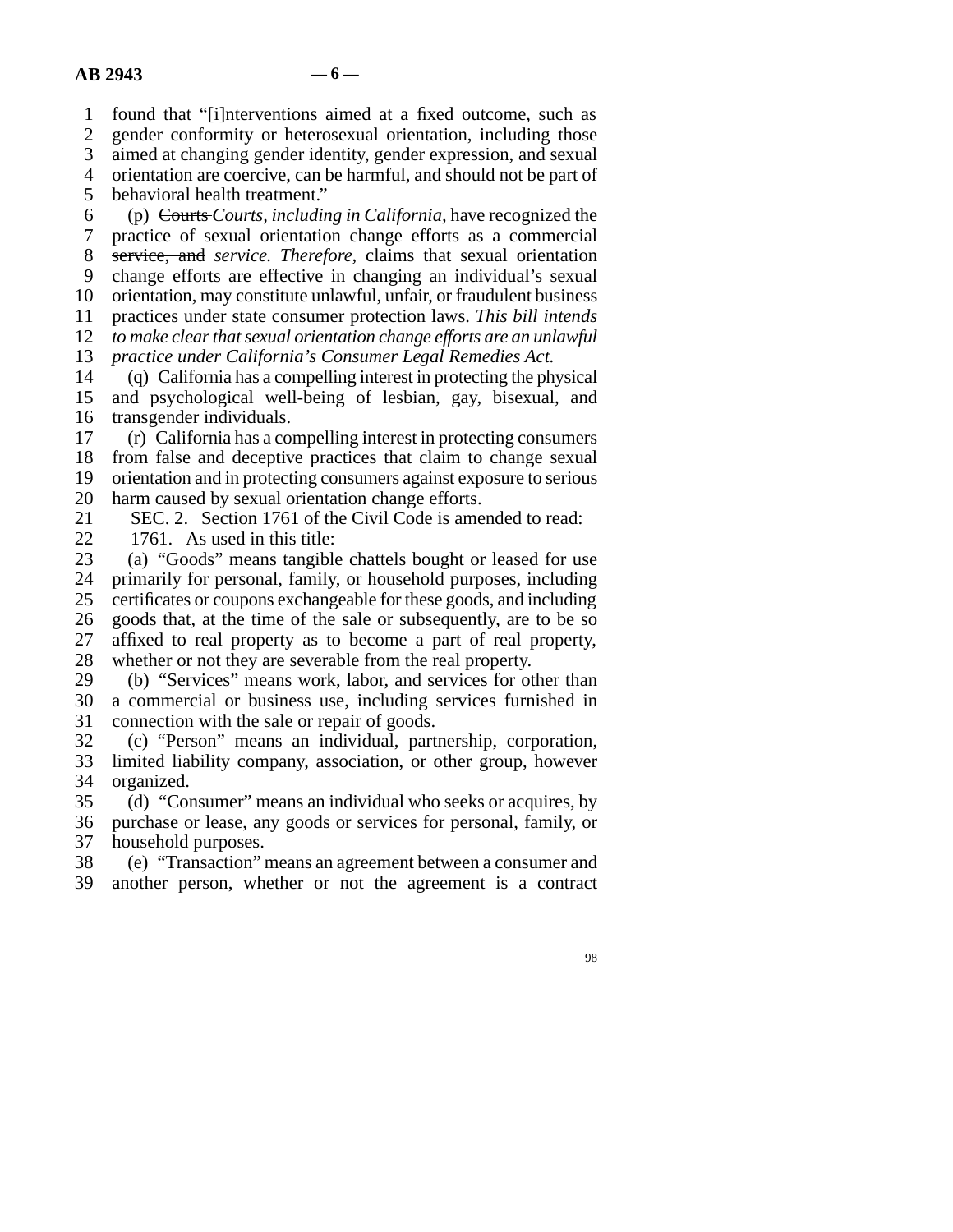line 1 enforceable by action, and includes the making of, and the 2 performance pursuant to, that agreement.<br>3 (f) "Senior citizen" means a person wh

(f) "Senior citizen" means a person who is  $65$  years of age or 4 older.

 line 5 (g) "Disabled person" means a person who has a physical or 6 mental impairment that substantially limits one or more major life 7 activities.

8 (1) As used in this subdivision, "physical or mental impairment" 9 means any of the following:

10 (A) A physiological disorder or condition, cosmetic 11 disfigurement, or anatomical loss substantially affecting one or 12 more of the following body systems: neurological; musculoskeletal; 13 special sense organs; respiratory, including speech organs; 14 cardiovascular; reproductive; digestive; genitourinary; hemic and 15 lymphatic; skin; or endocrine.

16 (B) A mental or psychological disorder, including intellectual 17 disability, organic brain syndrome, emotional or mental illness, 18 and specific learning disabilities. "Physical or mental impairment" 19 includes, but is not limited to, diseases and conditions that include 20 orthopedic, visual, speech, and hearing impairment, cerebral palsy, 21 epilepsy, muscular dystrophy, multiple sclerosis, cancer, heart 22 disease, diabetes, intellectual disability, and emotional illness.

23 (2) "Major life activities" means functions that include caring 24 for one's self, performing manual tasks, walking, seeing, hearing, 25 speaking, breathing, learning, and working. speaking, breathing, learning, and working.

26 (h) "Home solicitation" means a transaction made at the 27 consumer's primary residence, except those transactions initiated consumer's primary residence, except those transactions initiated 28 by the consumer. A consumer response to an advertisement is not 29 a home solicitation.

30 (i) (1) "Sexual orientation change efforts" means any practices 31 that seek to change an individual's sexual orientation. This includes 32 efforts to change behaviors or gender expressions, or to eliminate 33 or reduce sexual or romantic attractions or feelings toward 34 individuals of the same sex.

 line 35 (2) "Sexual orientation change efforts" does not include 36 psychotherapies that: (A) provide acceptance, support, and 37 understanding of clients or the facilitation of clients' coping, social 38 support, and identity exploration and development, including sexual 39 orientation-neutral interventions to prevent or address unlawful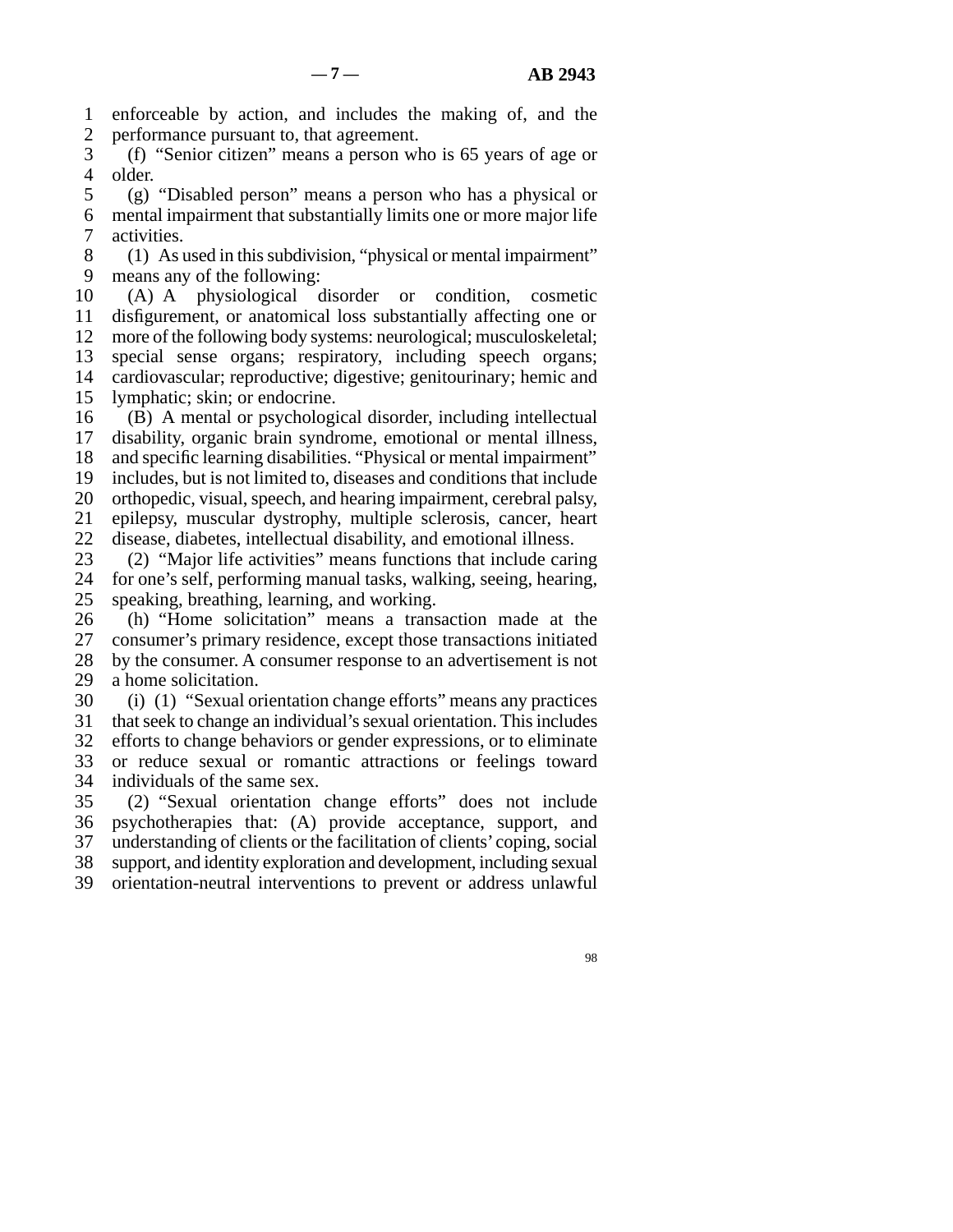1 conduct or unsafe sexual practices; and  $(B)$  do not seek to change 2 sexual orientation.<br>3 SEC. 3. Section SEC. 3. Section 1770 of the Civil Code is amended to read: line 4 1770. (a) The following unfair methods of competition and 5 unfair or deceptive acts or practices undertaken by any person in line 6 a transaction intended to result or that results in the sale or lease 7 of goods or services to any consumer are unlawful: 8 (1) Passing off goods or services as those of another. line 9 (2) Misrepresenting the source, sponsorship, approval, or 10 certification of goods or services. 11 (3) Misrepresenting the affiliation, connection, or association 12 with, or certification by, another. 13 (4) Using deceptive representations or designations of 14 geographic origin in connection with goods or services. 15 (5) Representing that goods or services have sponsorship, 16 approval, characteristics, ingredients, uses, benefits, or quantities 17 that they do not have or that a person has a sponsorship, approval, 18 status, affiliation, or connection that he or she does not have. 19 (6) Representing that goods are original or new if they have 20 deteriorated unreasonably or are altered, reconditioned, reclaimed, 21 used, or secondhand. 22 (7) Representing that goods or services are of a particular 23 standard, quality, or grade, or that goods are of a particular style standard, quality, or grade, or that goods are of a particular style 24 or model, if they are of another.<br>25 (8) Disparaging the goods, see  $\lambda$  (8) Disparaging the goods, services, or business of another by 26 false or misleading representation of fact. 27 (9) Advertising goods or services with intent not to sell them 28 as advertised. 29 (10) Advertising goods or services with intent not to supply 30 reasonably expectable demand, unless the advertisement discloses 31 a limitation of quantity.  $32$  (11) Advertising furniture without clearly indicating that it is 33 unassembled if that is the case. 34 (12) Advertising the price of unassembled furniture without 35 clearly indicating the assembled price of that furniture if the same 36 furniture is available assembled from the seller. 37 (13) Making false or misleading statements of fact concerning

38 reasons for, existence of, or amounts of, price reductions.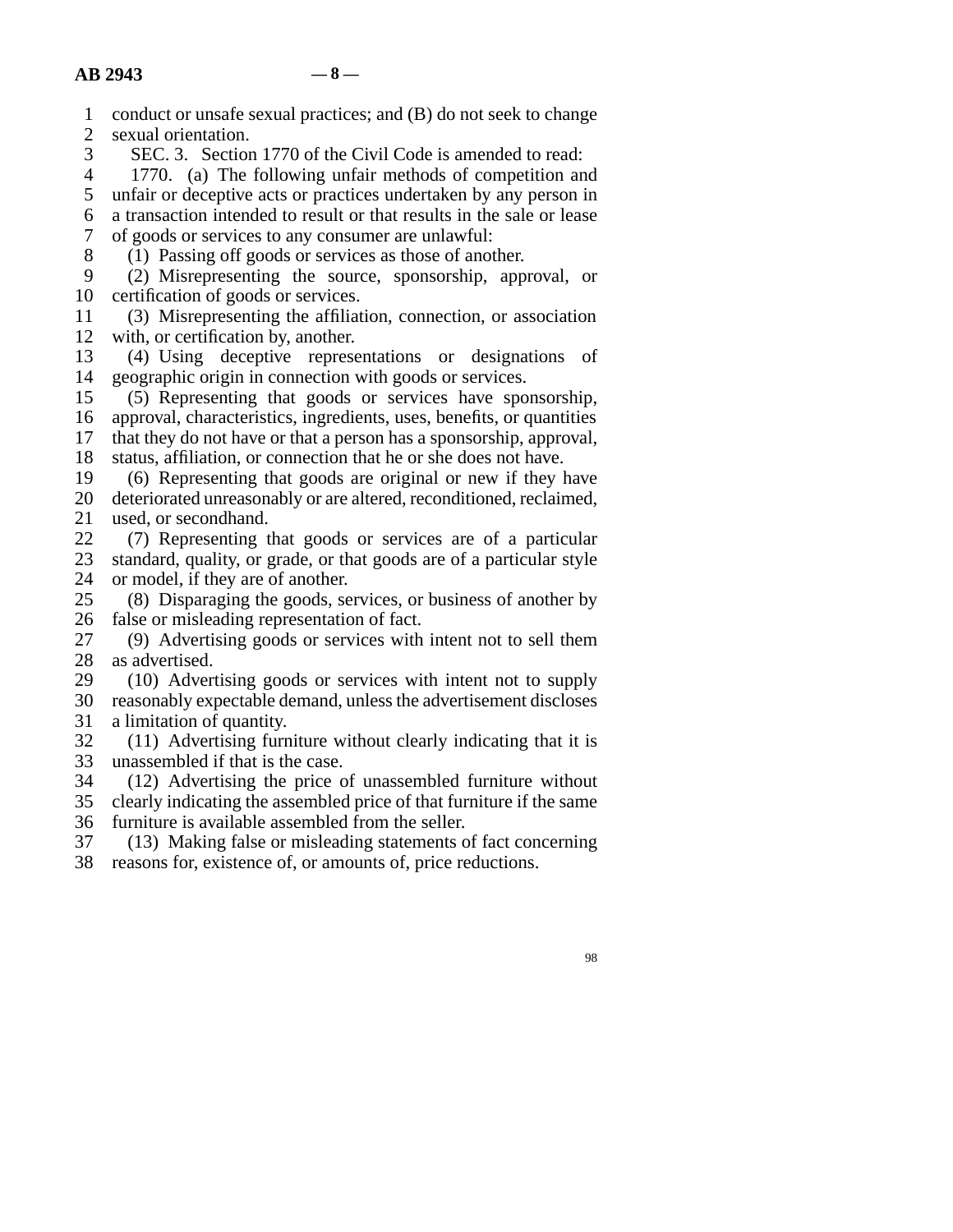line 1 (14) Representing that a transaction confers or involves rights, 2 remedies, or obligations that it does not have or involve, or that 3 are prohibited by law.

4 (15) Representing that a part, replacement, or repair service is 5 needed when it is not.

6 (16) Representing that the subject of a transaction has been 7 supplied in accordance with a previous representation when it has 8 not.

9 (17) Representing that the consumer will receive a rebate, 10 discount, or other economic benefit, if the earning of the benefit 11 is contingent on an event to occur subsequent to the consummation 12 of the transaction.

13 (18) Misrepresenting the authority of a salesperson, 14 representative, or agent to negotiate the final terms of a transaction 15 with a consumer.

16 (19) Inserting an unconscionable provision in the contract.

 $17$  (20) Advertising that a product is being offered at a specific 18 price plus a specific percentage of that price unless (A) the total 19 price is set forth in the advertisement, which may include, but is 20 not limited to, shelf tags, displays, and media advertising, in a size 21 larger than any other price in that advertisement, and (B) the 22 specific price plus a specific percentage of that price represents a 23 markup from the seller's costs or from the wholesale price of the 24 product. This subdivision shall not apply to in-store advertising 25 by businesses that are open only to members or cooperative by businesses that are open only to members or cooperative 26 organizations organized pursuant to Division 3 (commencing with 27 Section 12000) of Title 1 of the Corporations Code where more 28 than 50 percent of purchases are made at the specific price set forth 29 in the advertisement.

30 (21) Selling or leasing goods in violation of Chapter 4 31 (commencing with Section 1797.8) of Title 1.7.

32 (22) (A) Disseminating an unsolicited prerecorded message by telephone without an unrecorded, natural voice first informing the telephone without an unrecorded, natural voice first informing the 34 person answering the telephone of the name of the caller or the 35 organization being represented, and either the address or the 36 telephone number of the caller, and without obtaining the consent 37 of that person to listen to the prerecorded message.

38 (B) This subdivision does not apply to a message disseminated 39 to a business associate, customer, or other person having an 40 established relationship with the person or organization making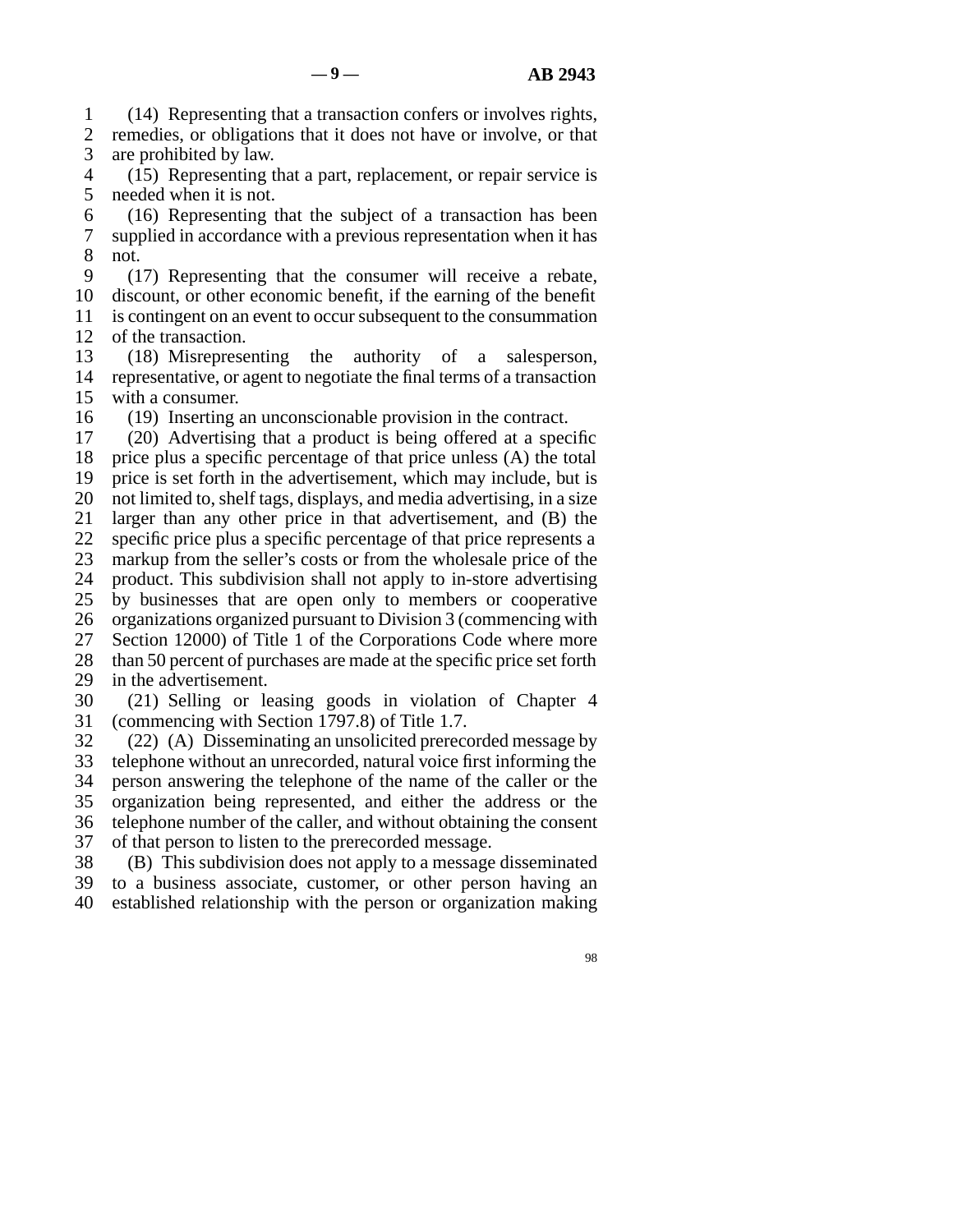line 1 the call, to a call for the purpose of collecting an existing 2 obligation, or to any call generated at the request of the recipient.<br>3 (23) (A) The home solicitation, as defined in subdivision (h)  $(23)$  (A) The home solicitation, as defined in subdivision (h) 4 of Section 1761, of a consumer who is a senior citizen where a 5 loan is made encumbering the primary residence of that consumer line 6 for purposes of paying for home improvements and where the 7 transaction is part of a pattern or practice in violation of either 8 subsection (h) or (i) of Section 1639 of Title 15 of the United States 9 Code or paragraphs  $(1)$ ,  $(2)$ , and  $(4)$  of subdivision  $(a)$  of Section 10 226.34 of Title 12 of the Code of Federal Regulations. line 11 (B) A third party shall not be liable under this subdivision unless 12 (i) there was an agency relationship between the party who engaged 13 in home solicitation and the third party, or (ii) the third party had 14 actual knowledge of, or participated in, the unfair or deceptive 15 transaction. A third party who is a holder in due course under a 16 home solicitation transaction shall not be liable under this

17 subdivision.

18 (24) (A) Charging or receiving an unreasonable fee to prepare, 19 aid, or advise any prospective applicant, applicant, or recipient in 20 the procurement, maintenance, or securing of public social services. 21 (B) For purposes of this paragraph, the following definitions

22 shall apply:<br>23 (i) "Publi  $\mu$  "Public social services" means those activities and functions 24 of state and local government administered or supervised by the<br>25 State Department of Health Care Services, the State Department State Department of Health Care Services, the State Department 26 of Public Health, or the State Department of Social Services, and 27 involved in providing aid or services, or both, including health 28 care services, and medical assistance, to those persons who, 29 because of their economic circumstances or social condition, are 30 in need of that aid or those services and may benefit from them. line 31 (ii) "Public social services" also includes activities and functions

32 administered or supervised by the United States Department of 33 Veterans Affairs or the California Department of Veterans Affairs line 34 involved in providing aid or services, or both, to veterans, including 35 pension benefits.

36 (iii) "Unreasonable fee" means a fee that is exorbitant and 37 disproportionate to the services performed. Factors to be 38 considered, if appropriate, in determining the reasonableness of a line 39 fee, are based on the circumstances existing at the time of the 40 service and shall include, but not be limited to, all of the following: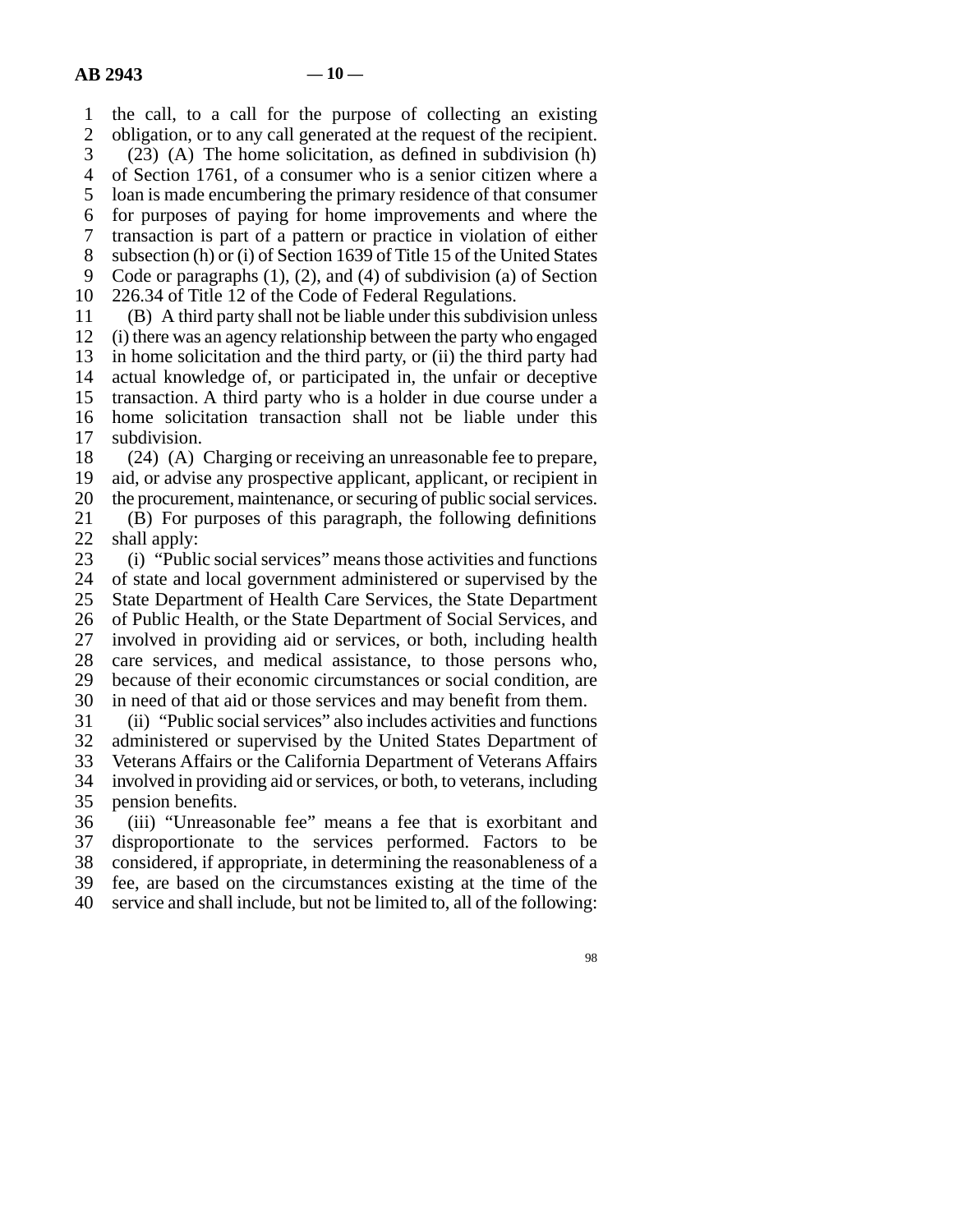- 1 (I) The time and effort required.
- 2 (II) The novelty and difficulty of the services.<br>3 (III) The skill required to perform the services
- (III) The skill required to perform the services.
- 4 (IV) The nature and length of the professional relationship.

 line 5 (V) The experience, reputation, and ability of the person 6 providing the services.

7 (C) This paragraph shall not apply to attorneys licensed to 8 practice law in California, who are subject to the California Rules 9 of Professional Conduct and to the mandatory fee arbitration 10 provisions of Article 13 (commencing with Section 6200) of 11 Chapter 4 of Division 3 of the Business and Professions Code, 12 when the fees charged or received are for providing representation 13 in administrative agency appeal proceedings or court proceedings 14 for purposes of procuring, maintaining, or securing public social 15 services on behalf of a person or group of persons.

16 (25) (A) Advertising or promoting any event, presentation, 17 seminar, workshop, or other public gathering regarding veterans' 18 benefits or entitlements that does not include the following 19 statement in the same type size and font as the term "veteran" or 20 any variation of that term:

21 (i) "I am not authorized to file an initial application for Veterans'

22 Aid and Attendance benefits on your behalf, or to represent you 23 before the Board of Veterans' Appeals within the United States

24 Department of Veterans Affairs in any proceeding on any matter,<br>25 including an application for such benefits. It would be illegal for

including an application for such benefits. It would be illegal for

26 me to accept a fee for preparing that application on your behalf."

27 The requirements of this clause do not apply to a person licensed

28 to act as an agent or attorney in proceedings before the Agency of 29 Original Jurisdiction and the Board of Veterans' Appeals within

30 the United States Department of Veterans Affairs when that person

31 is offering those services at the advertised event.

32 (ii) The statement in clause (i) shall also be disseminated, both

33 orally and in writing, at the beginning of any event, presentation, 34 seminar, workshop, or public gathering regarding veterans' benefits

35 or entitlements.

36 (B) Advertising or promoting any event, presentation, seminar,

37 workshop, or other public gathering regarding veterans' benefits 38 or entitlements that is not sponsored by, or affiliated with, the

39 United States Department of Veterans Affairs, the California

- 40 Department of Veterans Affairs, or any other congressionally
	- 98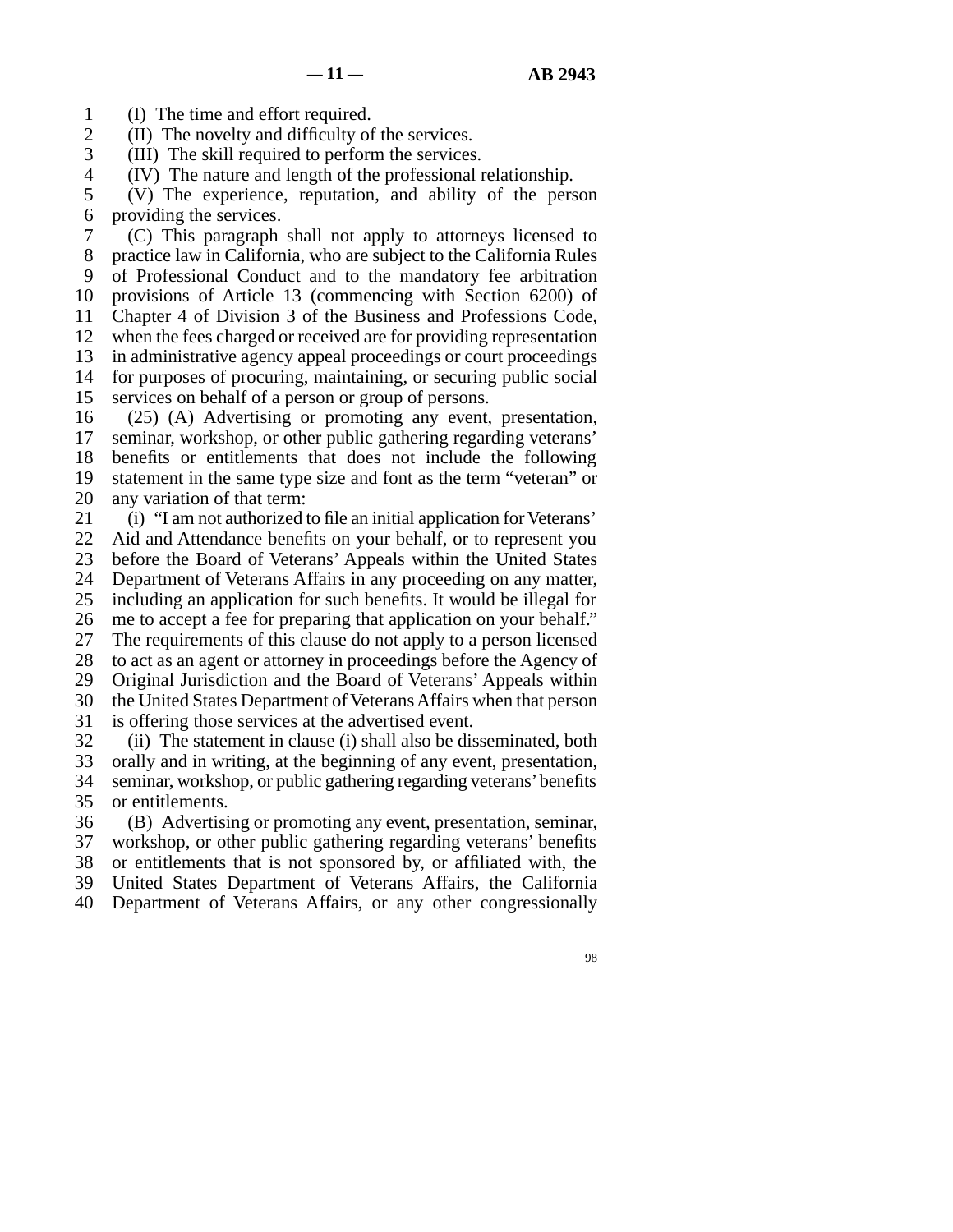line 1 chartered or recognized organization of honorably discharged

2 members of the Armed Forces of the United States, or any of their<br>3 auxiliaries that does not include the following statement, in the auxiliaries that does not include the following statement, in the

4 same type size and font as the term "veteran" or the variation of

- 5 that term:
- $6 \overline{6}$

 line 7 "This event is not sponsored by, or affiliated with, the United 8 States Department of Veterans Affairs, the California Department 9 of Veterans Affairs, or any other congressionally chartered or 10 recognized organization of honorably discharged members of the 11 Armed Forces of the United States, or any of their auxiliaries. 12 None of the insurance products promoted at this sales event are 13 endorsed by those organizations, all of which offer free advice to 14 veterans about how to qualify and apply for benefits."

15

16 (i) The statement in this subparagraph shall be disseminated, 17 both orally and in writing, at the beginning of any event, 18 presentation, seminar, workshop, or public gathering regarding 19 veterans' benefits or entitlements.

20 (ii) The requirements of this subparagraph shall not apply in a 21 case where the United States Department of Veterans Affairs, the

22 California Department of Veterans Affairs, or other congressionally 23 chartered or recognized organization of honorably discharged

24 members of the Armed Forces of the United States, or any of their<br>25 auxiliaries have granted written permission to the advertiser or

auxiliaries have granted written permission to the advertiser or

26 promoter for the use of its name, symbol, or insignia to advertise 27 or promote the event, presentation, seminar, workshop, or other

# 28 public gathering.

29  $(26)$  Advertising, offering for sale, or selling a financial product

30 that is illegal under state or federal law, including any cash payment

31 for the assignment to a third party of the consumer's right to receive

32 future pension or veteran's benefits.

33 (27) Representing that a product is made in California by using

34 a Made in California label created pursuant to Section 12098.10

35 of the Government Code, unless the product complies with Section

36 12098.10 of the Government Code.

37 (28) Advertising, offering to engage in, or engaging in sexual 38 orientation change efforts with an individual.

 $\delta$  39 (b) (1) It is an unfair or deceptive act or practice for a mortgage 40 broker or lender, directly or indirectly, to use a home improvement